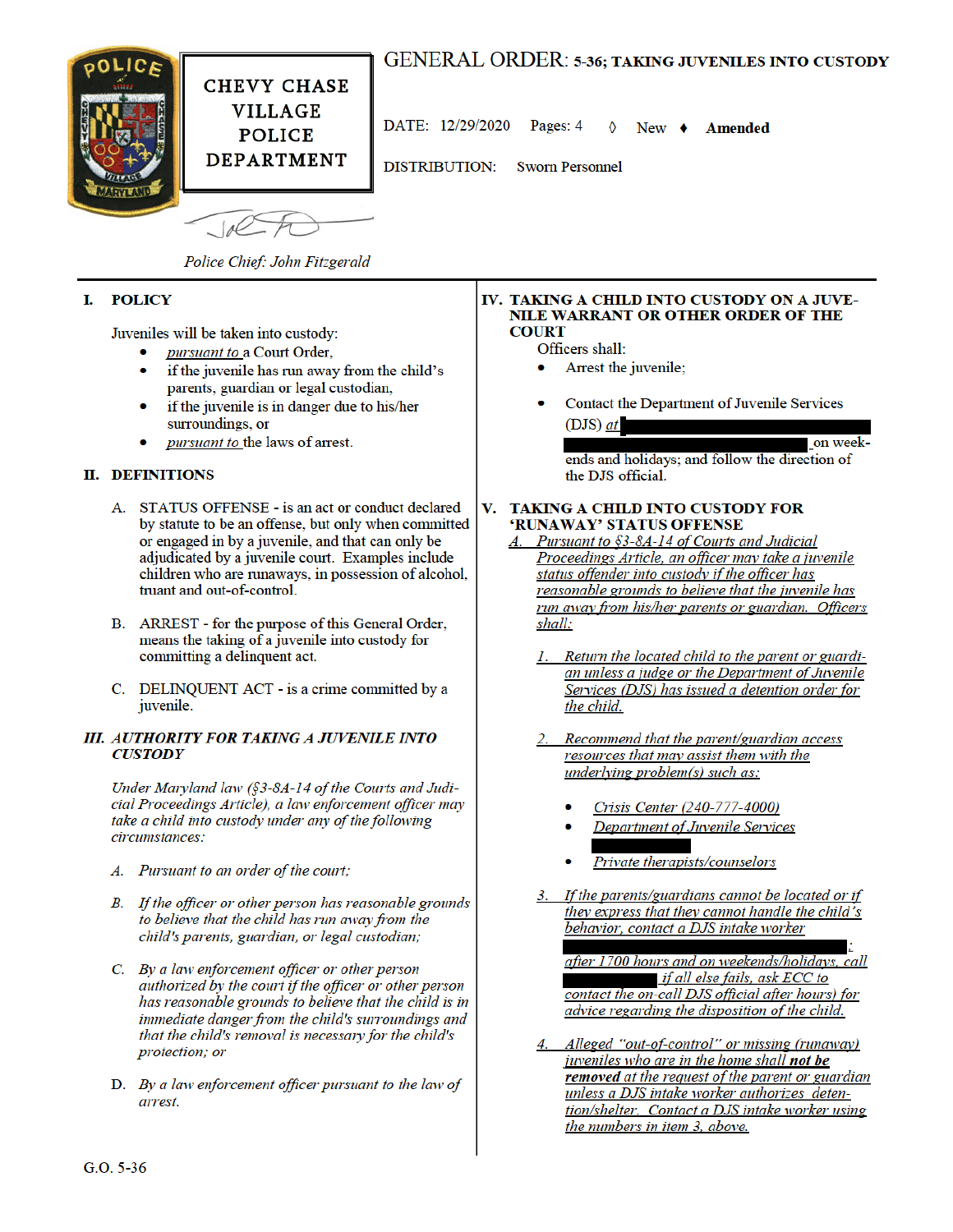### *VI.* **TAKING CUSTODY OF A JUVENILE WHO HAS BEEN HARMED OR WHO IS IN DANGER** *FROM THEIR SURROUNDINGS (ABUSE OR NEGLECT)*

- A. Under Section 3-814 of the Courts and Judicial Proceedings Article, a law enforcement officer may take a child into custody when the officer has reasonable grounds to believe that the child is in 'immediate danger from his surroundings' (meaning child abuse or child neglect) and that the child's removal is necessary for his/her protection.
- *B. Refer to General Order 5-35 for detailed procedures related to taking a child into custody to protect the child from suspected abuse or neglect.*

## **VII.TAKING A JUVENILE INTO CUSTODY FOR COMMITTING A DELINQUENT ACT**

- *A. Laws of Arrest. The laws of arrest apply the same for adults and juveniles. If the laws of arrest prevent an officer from arresting an adult, then the laws of arrest also prevent an officer from arresting a juvenile for the same offense.*
- *B. Parent/Guardian Notification. When an officer charges a juvenile with a crime (whether by arrest or by exception) or charges a juvenile by civil citation (alcohol, tobacco, marijuana), the officer must notify the juvenile's parent/ guardian of the charges. In the narrative of the report, the officer must state that the parent/ guardian was notified, list the charges that the parents were notified of, and the date and time the notification was made.*
- *C. Arrests by an SPO. For a felony or misdemeanor arrest made by a Special Police Officer (SPO) having jurisdiction on the property where the incident occurred, whether or not in a mercantile establishment, responding officers will:*
	- 1. Verify the SPO's commission,
	- 2. Obtain a signed statement of probable cause for the arrest from the SPO and a copy of the internal report completed by the SPO for their employer is also acceptable,
	- 3. Transport the juvenile to the County *Police 2nd District* Station for processing and *follow the procedures in MCP Function Code 513 Section VI, 'Processing Arrested Juveniles.'*
	- 5. If the parent or guardian refuses to accept custody, the officer will immediately notify

the Department of Juvenile Services either directly

at on weekends and holidays.

- D. **Warrantless Arrest on Accusation/Citizen Arrest** 
	- *1. Legal Authority*
	- *a. Felony - In Maryland, a private citizen has authority to arrest without a warrant when a felony is being committed in the citizen's presence or when a felony has in fact been committed, whether or not in the citizen's presence, and the citizen has probable cause to believe that the person arrested has committed it.*
	- *b. Misdemeanor - In Maryland, a private citizen has authority to arrest without a warrant when a misdemeanor that amounts to a breach of the peace is being committed in the presence or view of the citizen. There is a narrow exception to this in the common law. A citizen has the right to detain a person believed to have taken the citizen's property. This must be done to prevent theft or recapture property and not as a punishment. It is false imprisonment if the person does not have the property.*

## *2. Warrantless Citizens' (Non-Police) Felony Arrests*

- *a. Responding officers will interview the complainant and determine if there is probable cause to believe a felony was committed and the juvenile committed it.*
- *b. If probable cause to arrest the juvenile does NOT exist, officers will: a. NOT ARREST THE JUVENILE.* 
	- *Inform the complainant that the arrest does not meet legal requirements.*
	- *Complete the appropriate police report.*
- *c. If probable cause to arrest the juvenile DOES exist, officers will:* 
	- *Obtain a written, signed statement from the complainant.*
	- *Arrest, transport, and process the juvenile according to MCPD's FC 513, "Processing Arrested Persons."*
	- *Forward copies of the event report and any other relevant documents to SVID within 24 hours.*
- *3. Warrantless Citizens' (Non-Police) Misdemeanor Arrests* 
	- *a. Responding officers will interview the complainant and determine if there is probable cause to believe a misdemeanor was committed and the juvenile committed it.*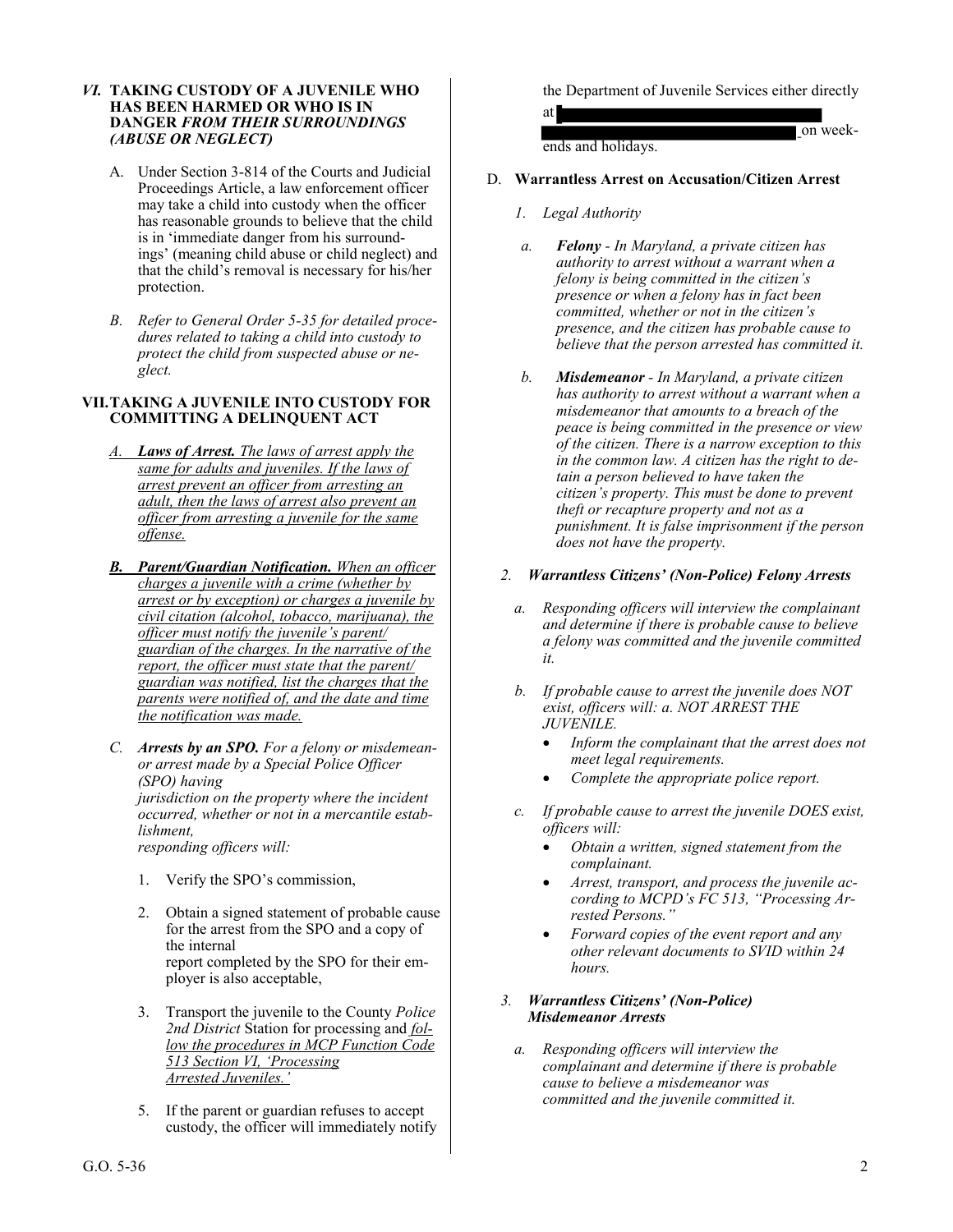- *b. If there is probable cause to believe that the juvenile committed a misdemeanor and all of the guidelines of Criminal Procedure Articles 2-202 and 2-203 have been met, officers will arrest the juvenile and:* 
	- *Obtain a written, signed statement from the complainant.*
	- *Transport and process the juvenile according to FC 513.*
- *c. If there is probable cause to believe that the juvenile committed a misdemeanor but all of the guidelines of Criminal Procedure Articles 2-202 and 2-203, have NOT been met:* 
	- *DO NOT ARREST THE SUSPECT.*
	- *Explain to the complainant that officers may not arrest the juvenile in this situation.*
	- *Close the case by exception and refer it to SVID for disposition.*
	- *Complete the necessary reports, including all of the necessary information and forward all reports to SVID within 24 hours.*
- *d. It is important to note that for shoplifting, a physical arrest will be made on all felonies and on misdemeanors that meet the guidelines of Criminal Procedure Articles 2- 202 and 2- 203. This would include a juvenile who resides outside of Maryland, whose identity is in question, or who is wanted.*

## *VIII. Disposition of Arrested Juveniles*

- *A. Release to Parents* 
	- *1. A juvenile offender cannot be held in a secure setting for more than six hours; the clock starts at the point when the juvenile is placed in the secure area or is secured to a stationary object by handcuffs and is cumulative. Juveniles will not be released on their own recognizance. Release juveniles to their parents/guardians on a timely basis. If the juvenile's parent/guardian cannot be located, contact DJS for disposition authorization. If the juvenile has committed any of the offenses listed in section VIII.B.1 below, seek to detain the juvenile and coordinate the detention through DJS. DJS personnel and Juvenile Court judges are the only persons empowered to authorize the placement of a juvenile in a detention or shelter facility. NOTE: If a juvenile is detained in an MCP facility for more than 6 hours, officers are responsible for documenting on the MCP810 and in their incident report the reason for the extended detainment. Officers should be as detailed as*

*possible citing whether there was a delay in placement, personnel involved, etc. Officers should also notify the supervisor on duty of the extended detainment.* 

- *2. If DJS authorizes the release to someone other than the parent/ guardian, list the name of the DJS worker authorizing the release in the report. The full names of the parent/ guardian and the person the juvenile is released to are required in the report.*
- *3. Request verification of identity prior to releasing juveniles into the custody of parents/guardians/ relatives. Absent sufficient identification, the release will be coordinated via DJS.*
- *4. Complete a juvenile release form in duplicate and obtain the signature of the parent/guardian to whom the juvenile is released. Give a copy of the release form to the parent/guardian; attach the original to the report. Explain to the parent/ guardian and the juvenile involved the circumstances of the offense for which the juvenile is being charged. Additionally, briefly explain the juvenile justice process.*
- B. Detention of Juveniles
	- *1. Initiate detention proceedings when juveniles cannot be released to their parents or they are arrested for any of the below listed offenses. The only exception to this detention procedure would be when the juvenile is charged as an adult.* 
		- *a. Abduction [Criminal Law 3-503(a)]*
		- *b. Arson in the first degree [Criminal Law 6- 102 (a)]*
		- *c. Assault in the first degree (Criminal Law 3- 202)*
		- *d. Bomb threat (Criminal Law 6-107)*
		- *e. Burglary in the first, second, or third degree (Criminal Law 6-202, 203, 204)*
		- *f. Carjacking or armed carjacking (Criminal Law 3-405)*
		- *g. Escape (Criminal Law 9-404, 9-405)*
		- *h. Kidnapping [Criminal Law 3-503 (a, b, c)]*
		- *i. Manslaughter (voluntary, common law)*
		- *j. Murder in the first or second degree [Criminal Law 2-201(a)]*
		- *k. Possession of explosives/destructive device (Criminal Law 4-503)*